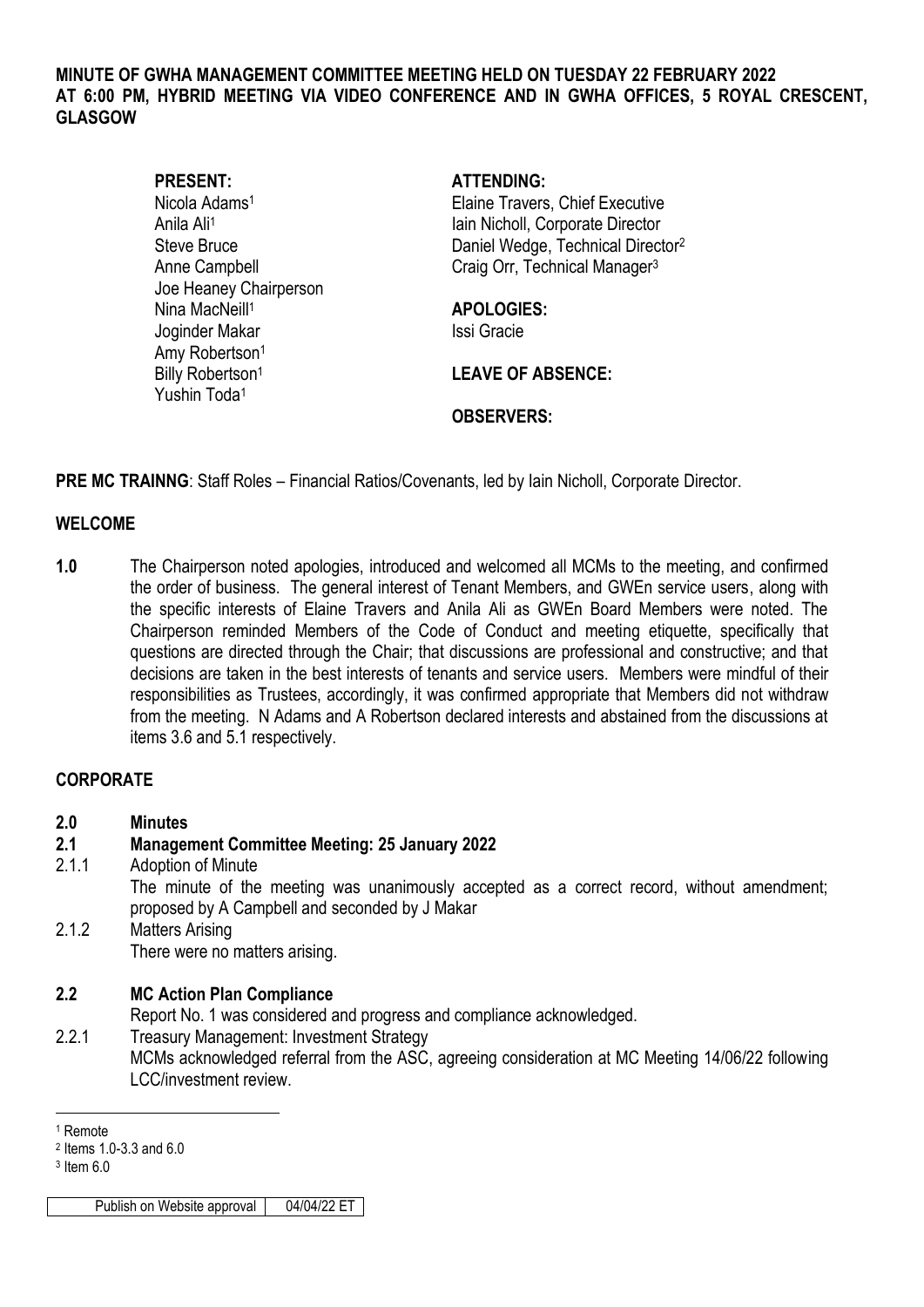#### 2.2.2.2 SENSITIVE DATA REDACTED

## **3.0 Governance**

- 3.1 Execution Of Documents There were no documents for execution.
- 3.2 Membership Applications

Report No.2 was considered and members approved unanimously the category A applications.

| <b>Name</b>            | <b>Address</b>         | <b>Share</b>           |
|------------------------|------------------------|------------------------|
| PERSONAL DATA REDACTED | PERSONAL DATA REDACTED | PERSONAL DATA REDACTED |
| PERSONAL DATA REDACTED | PERSONAL DATA REDACTED | PERSONAL DATA REDACTED |

# 3.3 Registers: Compliance Reporting

Report No. 3 was considered, recent recording in the Registers was noted, and SHR closure of NE 22509 was welcomed. Neil Matheson (TCY solicitors) was introduced to the Meeting following consideration of the NE 1004349 report, and the following points were noted in response to MCM questions:

# SENSITIVE DATA REDACTED

MCMs deliberated the advice in the context of H&S responsibility, scaffolding costs, ongoing disruption to tenants, and regulatory expectations; with consensus that time was of the essence in this matter.

## SENSITIVE DATA REDACTED

Members moved to consider the Data Register, noting staff apologies and reassurance of learning and action to mitigate recurrence. There were no EPBs; and scheduled update on the SAR, FOR and EIR Register to MC 17/05/22. H&S Register reporting was as previously agreed.

# 3.4 SHR<sup>4</sup> Engagement Plan Compliance Report No.4 was considered with MCMs acknowledging reporting in compliance with the Engagement Plan.

3.5 Professional Services Performance Reviews Report No. 5 was considered, with MCMs noting performance reviews and plans for addressing service shortfalls. The rescheduled procurement of legal and audit services was accepted; the anticipated reinstatement of independent face-to-face continuous monitoring surveys was welcomed, and the plan for tenant consultation on the Community Safety Services partnership was noted. The renewal of service contracts was agreed as proposed.

# 3.6 Affiliations Review 2022/23

MCMs considered Report No. 6, endorsing the affiliations at 3.1, and approving the recommended affiliations at Appendix 1. Members noted the reduced fee negotiated with Housemark, with agreement that this subscription should be kept under review to ensure value for money.

3.7 Corporate Plan & Risk Management Review

MCMs considered Report No.7, noting progress in the context of ongoing covid / BREXIT impact and service delivery restrictions. Tenant engagement via the ATC was acknowledged, Q3 PI performance was noted, and risk and mitigation were explored. Subject to an amended risk schedule, MCMs approved the principles/outline initiatives and 80% PI for the 2022/23 Corporate Plan, with the focus on concluding current initiatives; and with the aim of comprehensively reviewing the Corporate Strategy in 2022 to ensure it remains fit for purpose in the journey towards the association's  $50<sup>th</sup>$  anniversary in 2028.

<sup>1</sup> <sup>4</sup> Scottish Housing Regulator